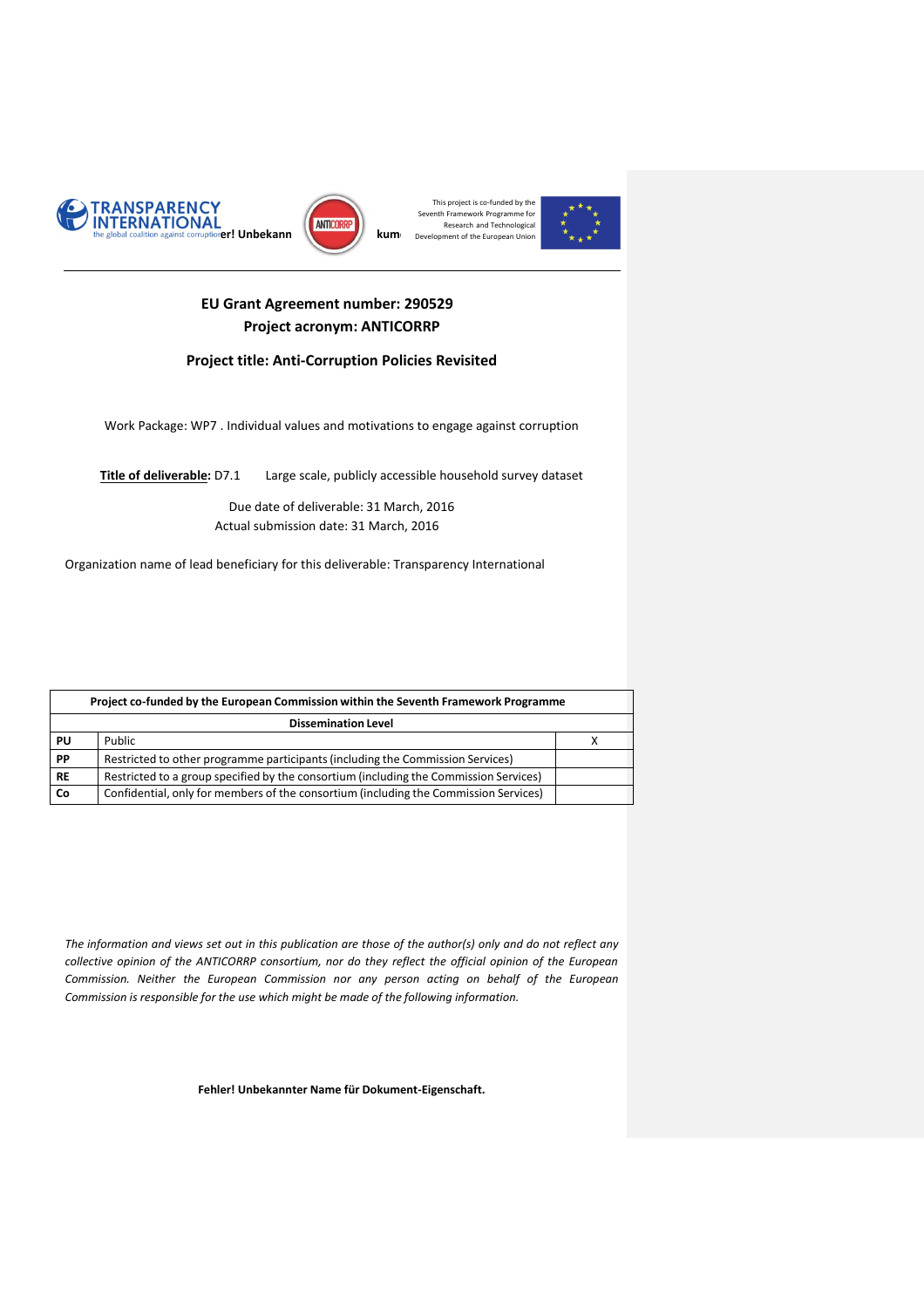| Project number         | 290529                                            |
|------------------------|---------------------------------------------------|
| Project acronym        | <b>ANTICORRP</b>                                  |
| Work package number    | WP7                                               |
| Lead beneficiary       | Transparency International (TI)                   |
| Deliverable            | D7.1                                              |
| Description (from DoW) | Large scale, publicly accessible household survey |
|                        | dataset                                           |
| Contact                | Dieter Zinnbauer: dzinnbauer@transparency.org     |



# Submission of Deliverable 7.1: Background Document

## **Contents**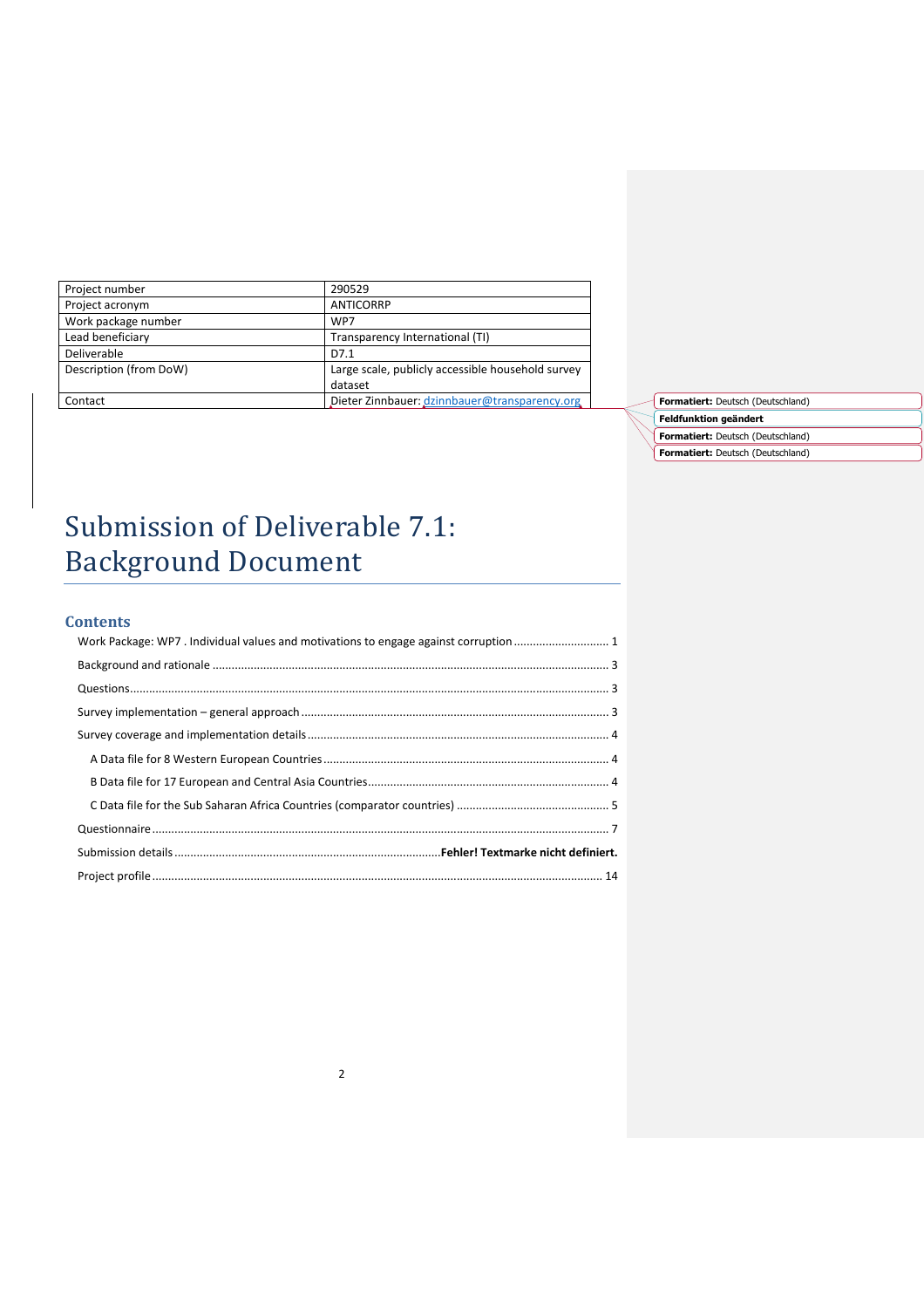#### <span id="page-2-0"></span>**Background and rationale**

Work package 7 is dedicated to better understanding how citizens experience and react to corruption and when, why and how they do or do not take action against it. We employ a number of research strategies to examine these questions, ranging from focus groups to action research. A central empirical element of our empirical strategy is a large-scale representative household survey in 25 European and Central Asian countries and a smaller number of comparator countries.<sup>1</sup>

#### <span id="page-2-1"></span>**Questions**

 $\overline{a}$ 

The questions use and expand on the catalogue of questions that we have developed for our Global Corruption Barometer (GCB). The GCB questions explore in significant detail how people perceive and experience corruption in their countries. They have been developed and refined over more than 10 years of global implementation in up to 100 countries in close consultation with an expert advisory committee. The GCB catalogue of questions is unique in the way it combines a high level of granularity (it queries respondents on the specific perception and experience with corruption across a range of public services and institutions) with a long-running implementation cycle (most questions have been part of all nine waves implemented since 2003). This generates a unique opportunity for cross-country as well as over-time comparisons.

#### In order to examine in more detail how people relate to taking action against corruption

For the purpose of WP7 and in consultation with the ANTICORRP steering committee we have further expanded this set of questions to probe more deeply how people relate to taking action against corruption. More specifically, we added a number of questions that probe the normative believes about specific corruption issues, individual perceptions with regard to the efficacy of different citizen actions against corruption and the practical experience with taking action against corruption. To our knowledge this yields a more granular picture of believes, motivations and experience with taking action against corruption than comparable surveys of this scale and scope have so far attempted to capture.

The full questionnaire is appended to this document. Translations of key terms into all survey languages are also included in the electronic submission.

## <span id="page-2-2"></span>**Survey implementation – general approach**

In order to maximize reach and depth of the survey and use the available budget in the most cost-effective way, we decided to seize the opportunity to cooperate with the European Bank for Reconstruction and Development (EBRD) and field our survey in conjunction with EBRD's Life in Transition Survey in a number of European and Central Asian countries. This allowed us to significantly increase the number of countries coveredt and also provides a great empirical backdrop of a large set of questions on social, economic and political issues that help to further contextualize our results and open many additional avenues for empirical analysis of the data. Similarly, for the comparator countries we entered into a partnership with the Afrobarometer, the most reputable large survey exercise in the region. A small amount from the Anticorrp survey budget was used to complement our own funding to enable us to implement our survey alongside the Afrobarometer in 31 countries in the region. Although Anticorrp funding only contributed to

<sup>&</sup>lt;sup>1</sup> For more details on the The Anticorrp-supported survey coverage see the related section on p. 2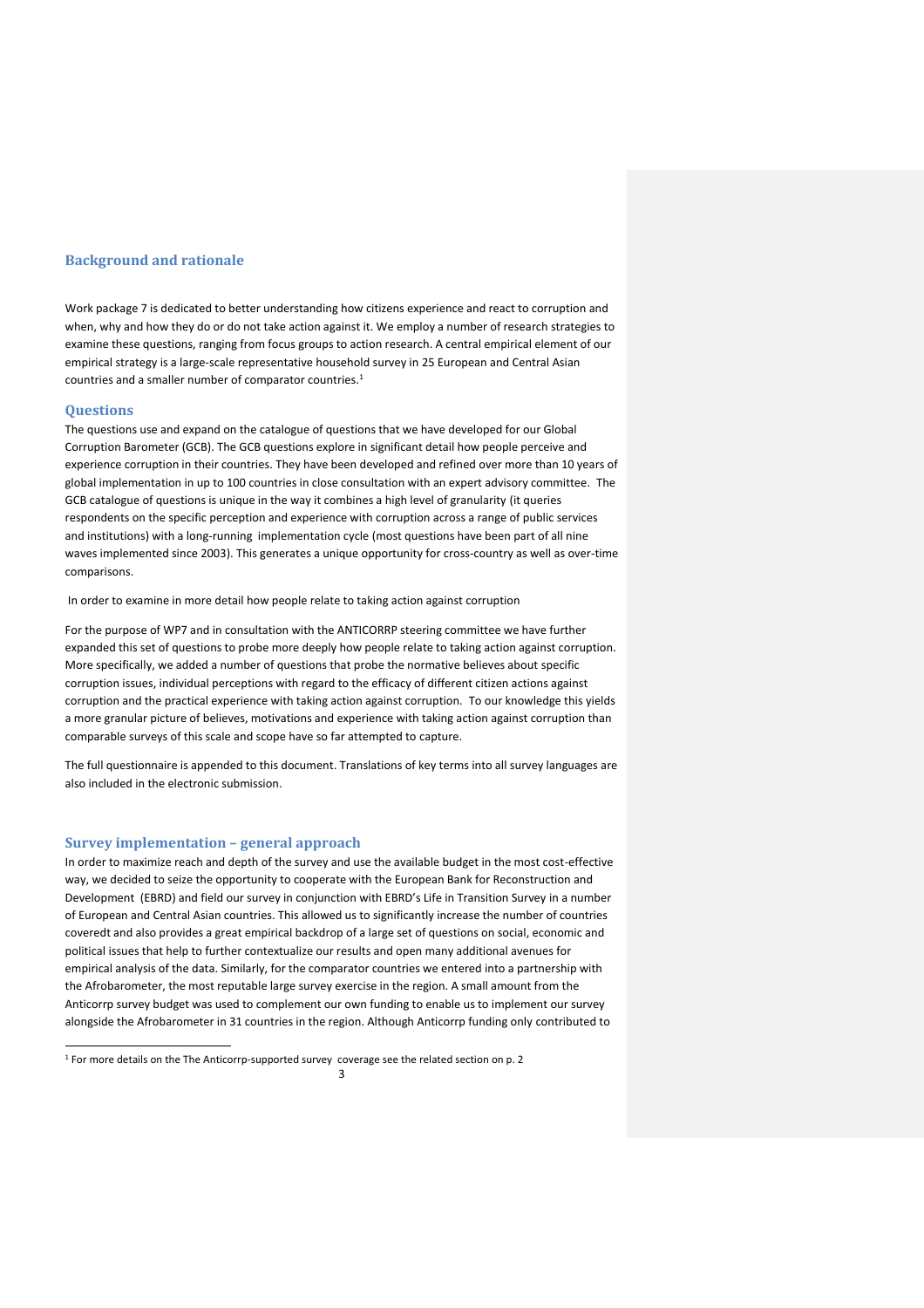cover the costs for a small number of countries, we include in this submission of the deliverable the full comparator dataset for Africa.

#### <span id="page-3-0"></span>**Survey coverage and implementation details**

This submission includes the dataset for representative household surveys in 25 European and Central Asian Countries and 31 African countries in Sub-Saharan Africa. It should be noted that the cooperation with EBRD has enabled us to expand coverage significantly beyond what was anticipated and required for D7.1. We will in April 2016 receive another 18 European/Central Asian countries and also survey data from the US as another interesting comparator and will provide these additional datasets alongside D7.1. EBRD has carried out quality checks on the data received. We have cross-validated the data by checking routing consistency and will run a number of additional tests when carrying out the data analysis.

What follows is a breakdown of D7.1 and the countries covered in this current dataset.

#### <span id="page-3-1"></span>**A Data file for 8 Western European Countries**

| Country            | Sample<br>size | Implementation                                                                                                                          |
|--------------------|----------------|-----------------------------------------------------------------------------------------------------------------------------------------|
| France             | 1003           | Telephone CATI survey<br>Random Digital dialling<br>$\bullet$                                                                           |
| <b>Netherlands</b> | 1000           | Random respondent selection from all people in the household<br>٠<br>Nationally representative by age, gender, region, and social grade |
| Spain              | 1000           | (please see attached excel spreadsheet detailing the data used for<br>weighting)                                                        |
| Sweden             | 1000           | Handled by Efficience3 survey company & their country partners<br>٠<br>Questionnaire translated into the local language                 |
| Switzerland        | 1000           |                                                                                                                                         |
| <b>UK</b>          | 1004           |                                                                                                                                         |
| Greenland          | 510            |                                                                                                                                         |
| Portugal           | 1008           |                                                                                                                                         |
| Total              | 7525           |                                                                                                                                         |

#### <span id="page-3-2"></span>**B Data file for 17 European and Central Asia Countries**

|             | Sample | Implementation                                                                                                           |
|-------------|--------|--------------------------------------------------------------------------------------------------------------------------|
| Country     | size   |                                                                                                                          |
| Albania     | 1500   | The Global Corruption Barometer 2016 question module was<br>implemented in Europe and Central Asia by TNS as part of the |
| Bosnia &    |        | European Bank for Reconstruction and Development Life in                                                                 |
| Herzegovina | 1500   | <b>Transition Survey (LITS) survey</b><br>All fieldwork was completed using a face to face survey<br>٠                   |
| Bulgaria    | 1500   | methodology, using computer assisted technology                                                                          |
|             |        | The survey samples were selected to be nationally representative<br>٠                                                    |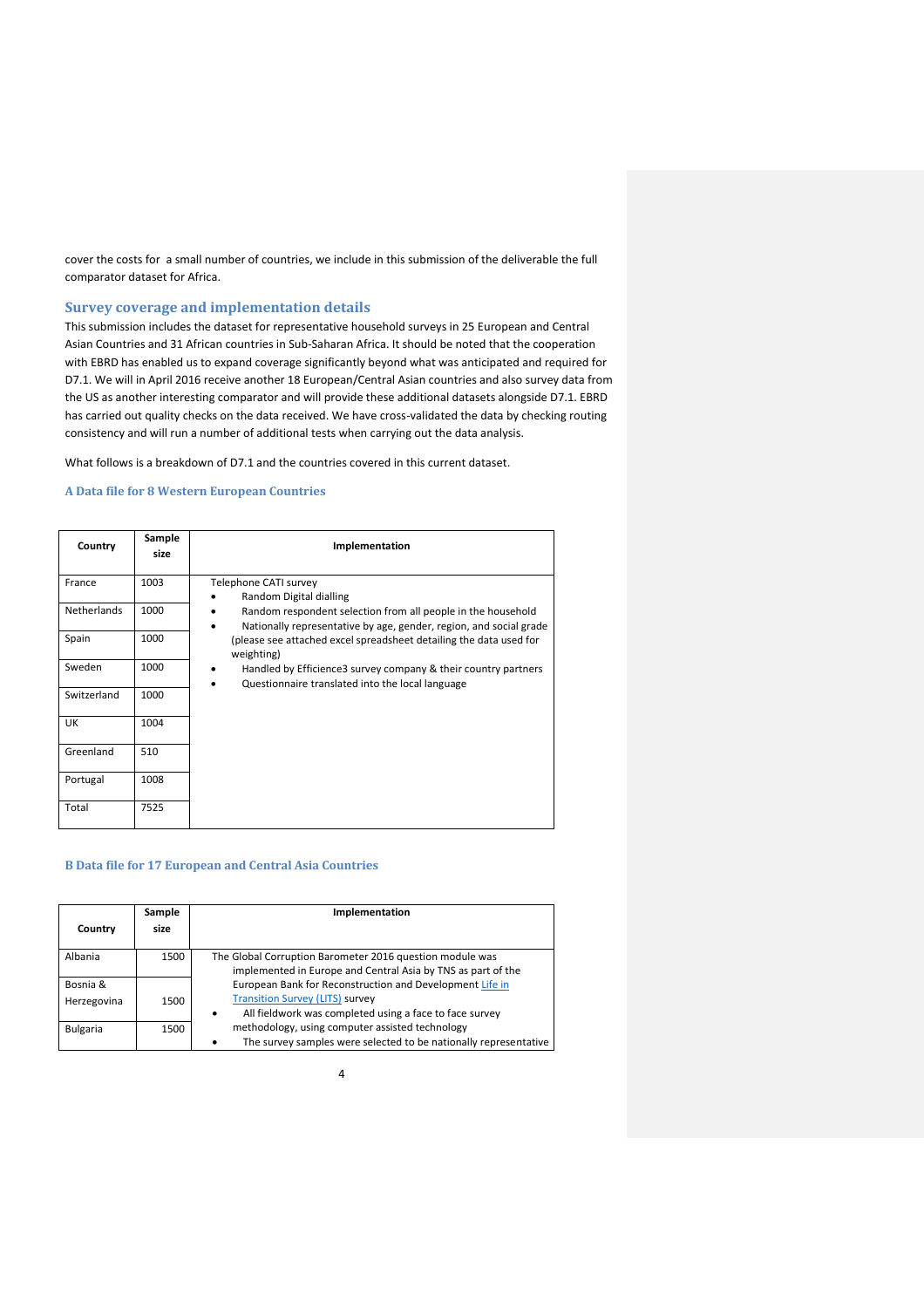| Croatia    | 1503  | of all adults aged 18+ living in each country. A weighting will be<br>applied once all the countries have been completed and surveyed. |
|------------|-------|----------------------------------------------------------------------------------------------------------------------------------------|
| Cyprus     | 1500  | Until weighting has been applied the data should be treated as<br>interim only.                                                        |
| Estonia    | 1503  | All interviews were conducted in the language of the respondent's<br>choice                                                            |
| <b>FYR</b> |       |                                                                                                                                        |
| Macedonia  | 1499  |                                                                                                                                        |
| Italy      | 1502  |                                                                                                                                        |
| Kosovo     | 1500  |                                                                                                                                        |
| Lithuania  | 1501  |                                                                                                                                        |
| Mongolia   | 1500  |                                                                                                                                        |
| Montenegro | 1510  |                                                                                                                                        |
| Serbia     | 1508  |                                                                                                                                        |
| Germany    | 1500  |                                                                                                                                        |
| Poland     | 1500  |                                                                                                                                        |
| Turkey     | 1500  |                                                                                                                                        |
| Greece     | 1503  |                                                                                                                                        |
| Total      | 25529 |                                                                                                                                        |

# <span id="page-4-0"></span>**C Data file for the Sub Saharan Africa Countries (comparator countries)**

|                 | Sample | Implementation                                                                                                                    |
|-----------------|--------|-----------------------------------------------------------------------------------------------------------------------------------|
| Country         | size   |                                                                                                                                   |
| Benin           | 1200   | The Global Corruption Barometer 2016 question module was<br>implemented in Africa by the Afrobarometer network as part of its     |
| <b>Botswana</b> | 1200   | Round 6 surveys, in collaboration with Transparency International.<br>All fieldwork was completed using a face to face survey     |
| Burkina Faso    | 1200   | methodology.<br>The survey samples were selected and weighted to be nationally                                                    |
| Burundi         | 1200   | representative of all adults aged 18+ living in each country<br>All interviews were conducted face-to-face in the language of the |
| Cameroon        | 1182   | respondent's choice.<br>The results have margins of sampling error of $+/-2$ per cent (for a                                      |
| Cape Verde      | 1200   | sample of 2,400) or $+/-3$ per cent (for a sample of 1,200) at a 95 per<br>cent confidence level.                                 |
| Cote d'Ivoire   | 1199   |                                                                                                                                   |
| Gabon           | 1198   |                                                                                                                                   |
| Ghana           | 2400   |                                                                                                                                   |
|                 |        | 5                                                                                                                                 |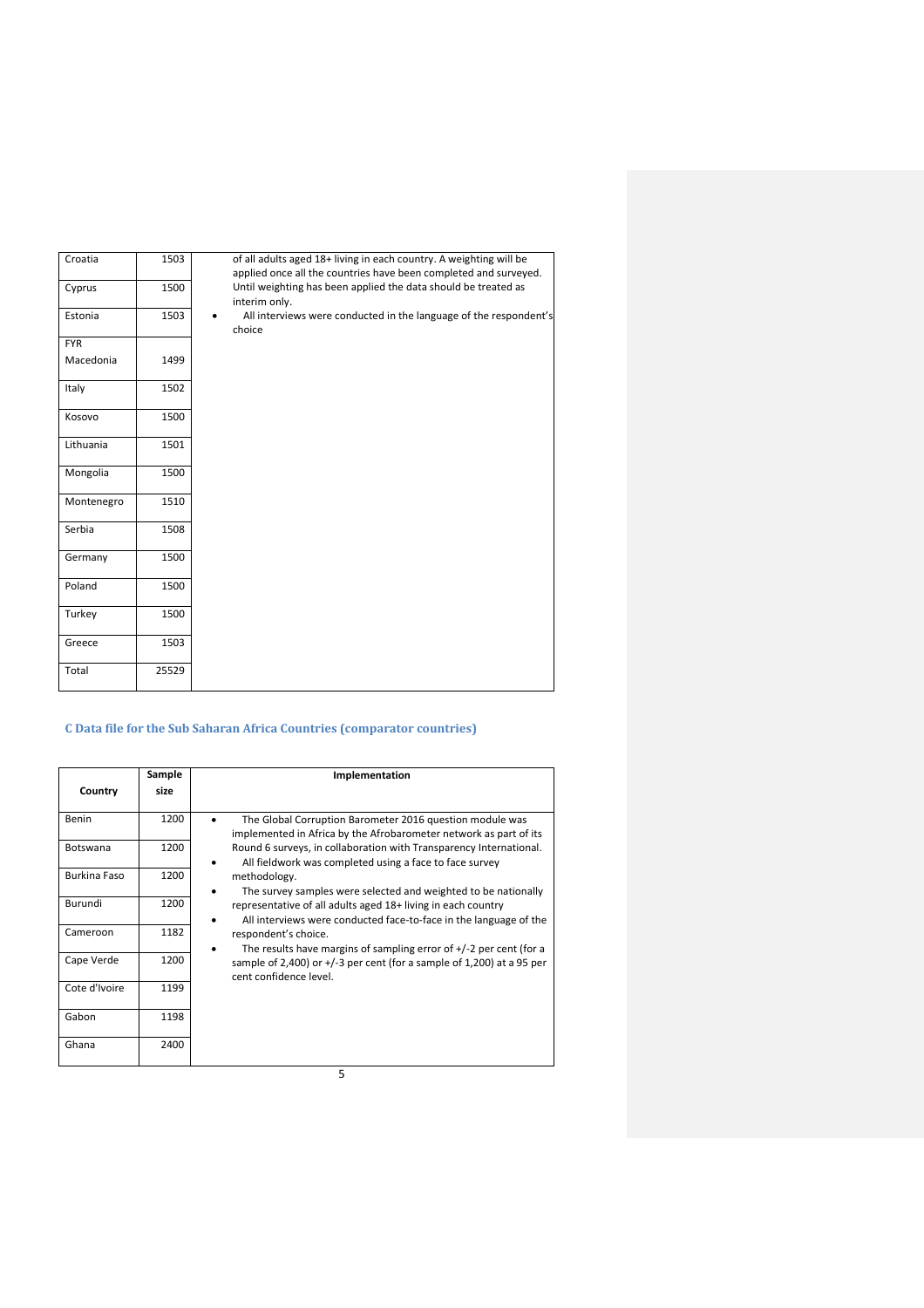| Guinea       | 1200  |
|--------------|-------|
| Kenya        | 2397  |
| Lesotho      | 1200  |
| Liberia      | 1199  |
| Madagascar   | 1200  |
| Malawi       | 2400  |
| Mali         | 1200  |
| Mauritius    | 1200  |
| Mozambique   | 2400  |
| Namibia      | 1200  |
| Niger        | 1200  |
| Nigeria      | 2400  |
| São Tomé and |       |
| Príncipe     | 1196  |
| Senegal      | 1200  |
| Sierra Leone | 1191  |
| South Africa | 2390  |
| Swaziland    | 1200  |
| Tanzania     | 2386  |
| Togo         | 1200  |
| Uganda       | 2400  |
| Zambia       | 1199  |
| Zimbabwe     | 2400  |
| Total        | 47937 |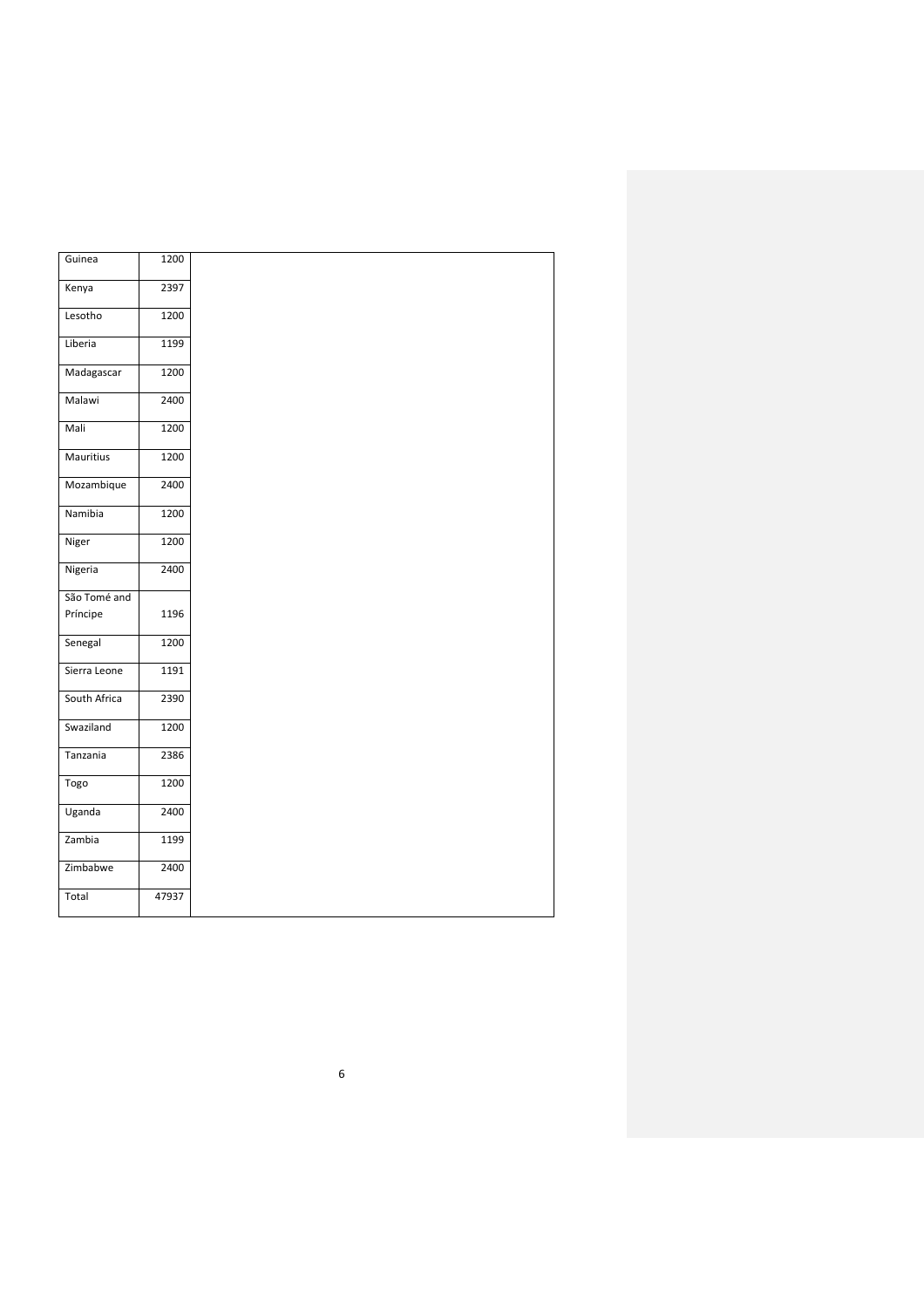#### <span id="page-6-0"></span>**Questionnaire**

Please note: the questionnaires vary slightly between the telephone survey, EBRD LITS implementation and Afrobarometer, in order to make them work more effectively for the particular implementation approach. The following is the EBRD-related LITS implementation.

## **GCB MODULE- EBRD LITS SURVEY**

## **English Language Questionnaire**

4.13) In your opinion, what are the three most important problems facing this country that government should address? MULTICODE; CROSS THE THREE PROBLEMS PROVIDED BY THE RESPONDENT, WITHOUT RANKING THEM And which is the most important? SINGLE CODE

|                                 | <b>CROSS THE THREE THAT</b>                        | <b>MARK WITH A CROSS THE</b> |
|---------------------------------|----------------------------------------------------|------------------------------|
|                                 | <b>APPLY</b>                                       | <b>MOST IMPORTANT</b>        |
|                                 | Other -95; No problems -96;                        | Other -95; Don't know -97    |
|                                 | Don't know -97                                     |                              |
|                                 | If No problems or Don't know $\blacktriangleright$ |                              |
|                                 | 4.14                                               |                              |
| Health<br>1.                    |                                                    |                              |
| Crime<br>2.                     |                                                    |                              |
| 3.<br>The economy               |                                                    |                              |
| Education<br>4.                 |                                                    |                              |
| 5.<br>Environment               |                                                    |                              |
| Corruption/bribery<br>6.        |                                                    |                              |
| Transportation, roads,<br>7.    |                                                    |                              |
| infrastructure                  |                                                    |                              |
| 8.<br>Immigration               |                                                    |                              |
| Political instability and<br>9. |                                                    |                              |
| security                        |                                                    |                              |
| 10. Unemployment                |                                                    |                              |

4.17) Now I'd like you to tell me your views on various issues. How would you place your views on this scale? 1 means you agree completely with the statement on the left; 10 means you agree completely with the statement on the right; and if your views fall somewhere in between, you can choose any number in between. READ OUT; SINGLE CODE FOR EACH

| a Incomes should be made more equal                                         |  |  |  |  |  | $1 2 3 4 5 6 7 8 9 10$ We need larger income differences as<br>incentives for individual effort |
|-----------------------------------------------------------------------------|--|--|--|--|--|-------------------------------------------------------------------------------------------------|
| b Private ownership of business and<br>industry should be increased         |  |  |  |  |  | 1 2 3 4 5 6 7 8 9 10 Government ownership of business and<br>industry should be increased       |
| c Competition is good. It stimulates<br>people to work hard and develop new |  |  |  |  |  | [2] 145 6 7 8 9 10 Competition is harmful. It brings out the worst                              |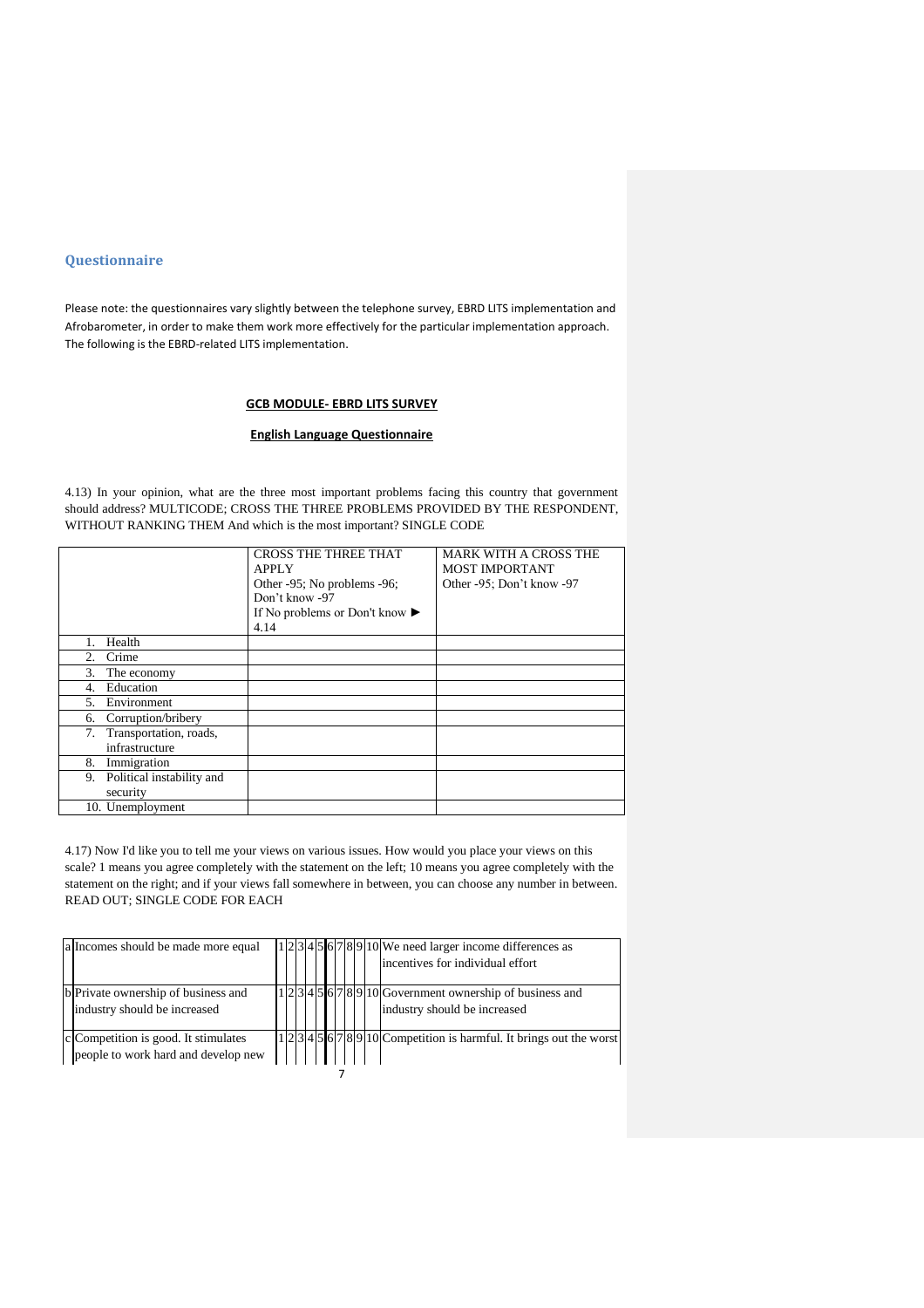| ideas                                                                                                               |  |  |  |  |  | in people                                                                                                                                                              |
|---------------------------------------------------------------------------------------------------------------------|--|--|--|--|--|------------------------------------------------------------------------------------------------------------------------------------------------------------------------|
| d People should obey the law without<br>exception                                                                   |  |  |  |  |  | $1 2 3 4 5 6 7 8 9 10 $ There are times when people have good<br>reasons to break the law                                                                              |
| e As citizens, we should be more active<br>in questioning the actions of our<br>authorities                         |  |  |  |  |  | $1 2 3 4 5 6 7 8 9 10 $ In our country today, we should show more<br>respect for our authorities                                                                       |
| If There is no problem with the influence<br>of wealthy individuals on the way<br>government is run in this country |  |  |  |  |  | $1 2 3 4 5 6 7 8 9 10 $ Wealthy individuals often use their influence<br>on government for their own interests and<br>there need to be stricter rules to prevent this. |
| g Financial support by companies to<br>political parties and candidates should<br>be banned completely              |  |  |  |  |  | 1 2 3 4 5 6 7 8 9 10 There should be no limits on financial support<br>by companies to political parties or candidates                                                 |

8

Don't know -97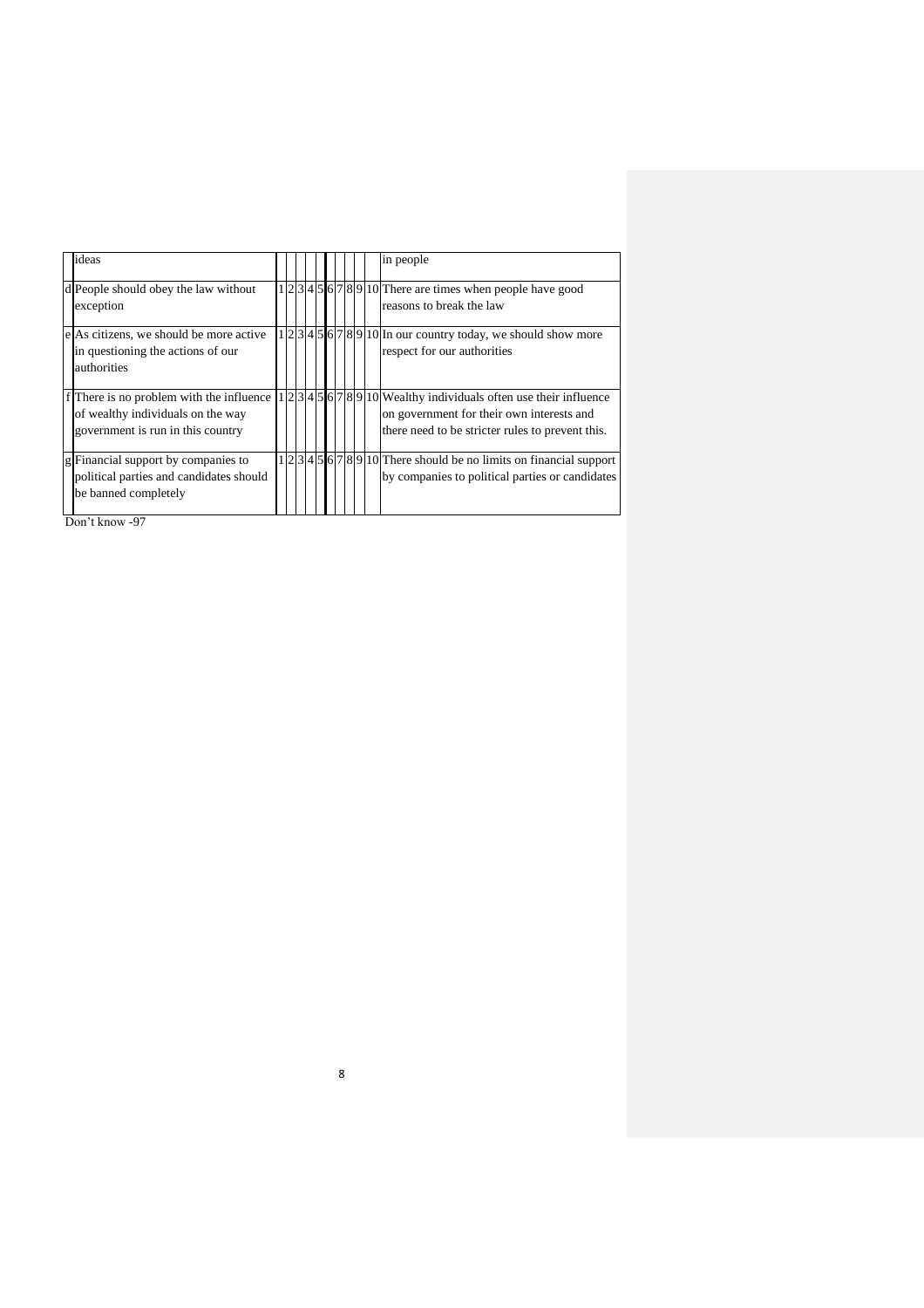| Interact with the road<br>a.<br>police<br>b. Request official<br>documents (e.g. passport,<br>visa, birth or marriage<br>certificate, land register, | 8.01) In<br>your<br>opinion,<br>how often<br>do people<br>like you<br>have to<br>make<br>unofficial<br>payments or<br>gifts in these<br>situations?<br><b>SINGLE</b><br><b>CODE FOR</b><br><b>EACH</b><br>Never<br>1.<br>2.<br>Seldom<br>3.<br>Someti<br>mes<br>Usually<br>4.<br>5. Always<br>Don't know<br>-97; Refusal<br>$-99$ | 8.02)<br>During the<br>past 12<br>months have<br>you or any<br>member of<br>your<br>household<br>used these<br>services?<br>1. Yes<br>2.<br>N <sub>o</sub><br>Don't know<br>-97; Refusal<br>$-99$<br>if Don't<br>know or<br>Refusal<br>$\blacktriangleright$ NEXT<br><b>SERVICE</b> | 8.03) How<br>satisfied<br>were you<br>with the<br>quality and<br>the<br>efficiency of<br>the service/<br>interaction?<br><b>SINGLE</b><br><b>CODE FOR</b><br><b>EACH</b><br>1. Very<br>dissatisf<br>ied<br>2. Dissatisf<br>ied<br>3. Neither<br>4.<br>Satisfied<br>5. Very<br>satisfied<br>Don't know<br>$-97:$<br>Refusal -99 | 8.04) Did<br>you or any<br>member of<br>your<br>household<br>make an<br>unofficial<br>payment or<br>gift when<br>using these<br>services<br>over the past<br>12 months?<br>1. Yes<br>2. No<br>Don't know<br>-97; Refusal<br>$-99$<br>if Don't<br>know or<br>Refusal<br>$\blacktriangleright$ NEXT<br><b>SERVICE</b> | 8.05) Did you<br>report any of<br>the incidents<br>where you or a<br>member of<br>your<br>household<br>made an<br>unofficial<br>payment or<br>gift to a<br>government<br>official/someo<br>ne in<br>authority?<br>1. Yes<br>2. No<br>Don't know -<br>97; Refusal -<br>99 if Don't<br>know or<br>Refusal $\blacktriangleright$ 8.07 | 8.06) Which of the<br>following happened<br>the most recent<br>time that you<br>reported a bribery<br>incident?<br>1. Authorities<br>took action<br>against the<br>government<br>officials<br>involved<br>2. You suffered<br>negative<br>consequences<br>from reporting<br>the incident<br>3. Both<br>4. Nothing<br>Don't know -97;<br>Refusal -99 | 8.07) Why did you<br>make an informal<br>payment for services<br>you should have<br>received for free?<br><b>SINGLE CODE FOR</b><br><b>EACH</b><br>1. I WAS ASKED TO<br>PAY<br>2. I WAS NOT<br><b>ASKED TO PAY</b><br><b>BUT I KNEW</b><br><b>THAT AN</b><br><b>INFORMAL</b><br>PAYMENT WAS<br><b>EXPECTED</b><br>I OFFERED TO<br>3.<br>PAY, TO GET<br><b>THINGS DONE</b><br><b>QUICKER OR</b><br><b>BETTER</b><br>4. I WAS NOT<br><b>ASKED TO PAY</b><br><b>BUT I WANTED</b><br>TO EXPRESS MY<br><b>GRATITUDE</b><br>Don't know -97;<br>Refusal -99 |
|------------------------------------------------------------------------------------------------------------------------------------------------------|-----------------------------------------------------------------------------------------------------------------------------------------------------------------------------------------------------------------------------------------------------------------------------------------------------------------------------------|-------------------------------------------------------------------------------------------------------------------------------------------------------------------------------------------------------------------------------------------------------------------------------------|--------------------------------------------------------------------------------------------------------------------------------------------------------------------------------------------------------------------------------------------------------------------------------------------------------------------------------|---------------------------------------------------------------------------------------------------------------------------------------------------------------------------------------------------------------------------------------------------------------------------------------------------------------------|------------------------------------------------------------------------------------------------------------------------------------------------------------------------------------------------------------------------------------------------------------------------------------------------------------------------------------|----------------------------------------------------------------------------------------------------------------------------------------------------------------------------------------------------------------------------------------------------------------------------------------------------------------------------------------------------|------------------------------------------------------------------------------------------------------------------------------------------------------------------------------------------------------------------------------------------------------------------------------------------------------------------------------------------------------------------------------------------------------------------------------------------------------------------------------------------------------------------------------------------------------|
| etc.) from authorities                                                                                                                               |                                                                                                                                                                                                                                                                                                                                   |                                                                                                                                                                                                                                                                                     |                                                                                                                                                                                                                                                                                                                                |                                                                                                                                                                                                                                                                                                                     |                                                                                                                                                                                                                                                                                                                                    |                                                                                                                                                                                                                                                                                                                                                    |                                                                                                                                                                                                                                                                                                                                                                                                                                                                                                                                                      |
| Go to courts for a civil<br>$c_{\rm}$                                                                                                                |                                                                                                                                                                                                                                                                                                                                   |                                                                                                                                                                                                                                                                                     |                                                                                                                                                                                                                                                                                                                                |                                                                                                                                                                                                                                                                                                                     |                                                                                                                                                                                                                                                                                                                                    |                                                                                                                                                                                                                                                                                                                                                    |                                                                                                                                                                                                                                                                                                                                                                                                                                                                                                                                                      |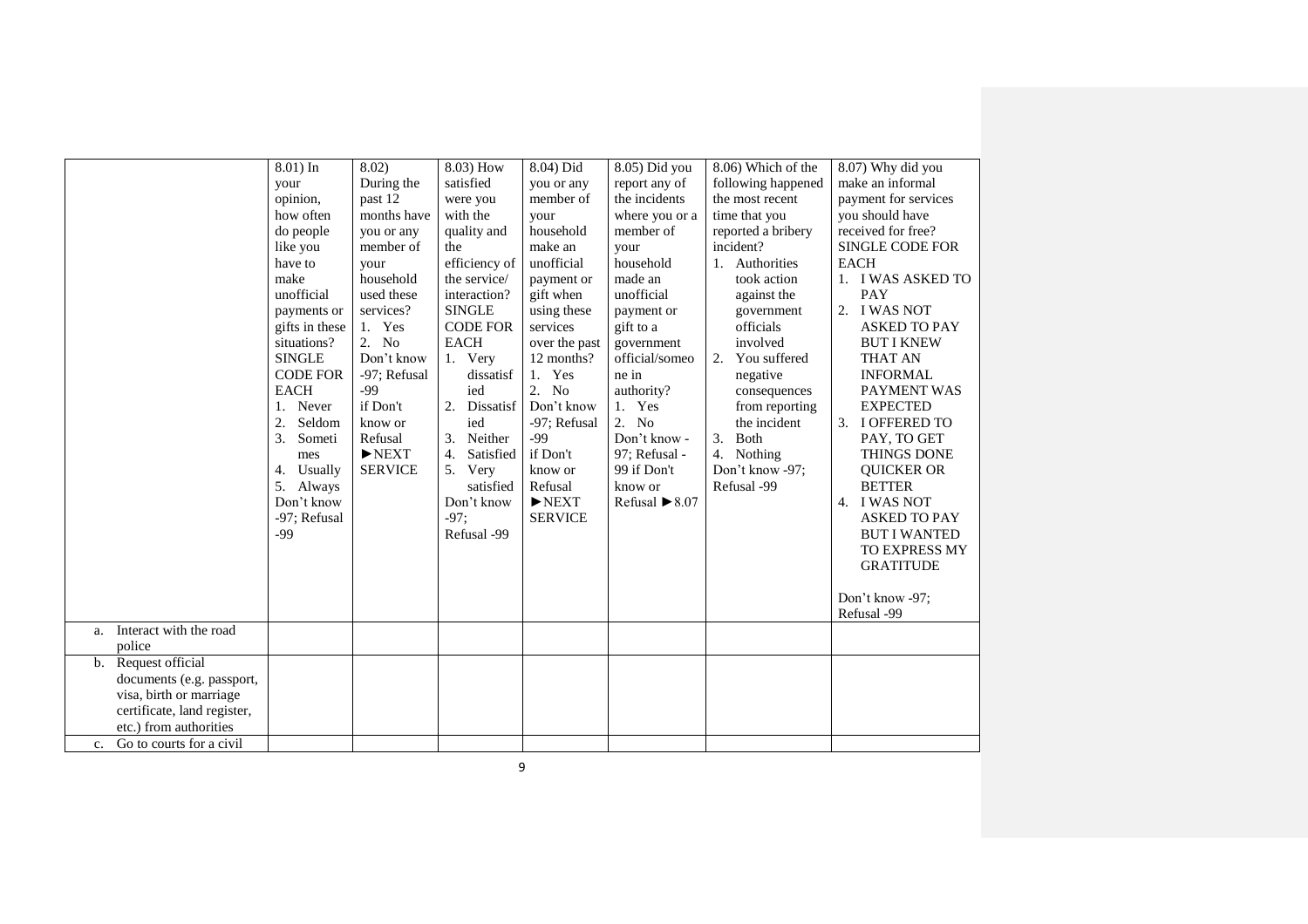| matter                      |  |  |  |  |
|-----------------------------|--|--|--|--|
| d. Receive public education |  |  |  |  |
| (primary or secondary)      |  |  |  |  |
| e. Receive public education |  |  |  |  |
| (vocation)                  |  |  |  |  |
| Receive medical             |  |  |  |  |
| treatment in the public     |  |  |  |  |
| health system               |  |  |  |  |
| g. Request unemployment     |  |  |  |  |
| benefits                    |  |  |  |  |
| h. Request other social     |  |  |  |  |
| security benefits           |  |  |  |  |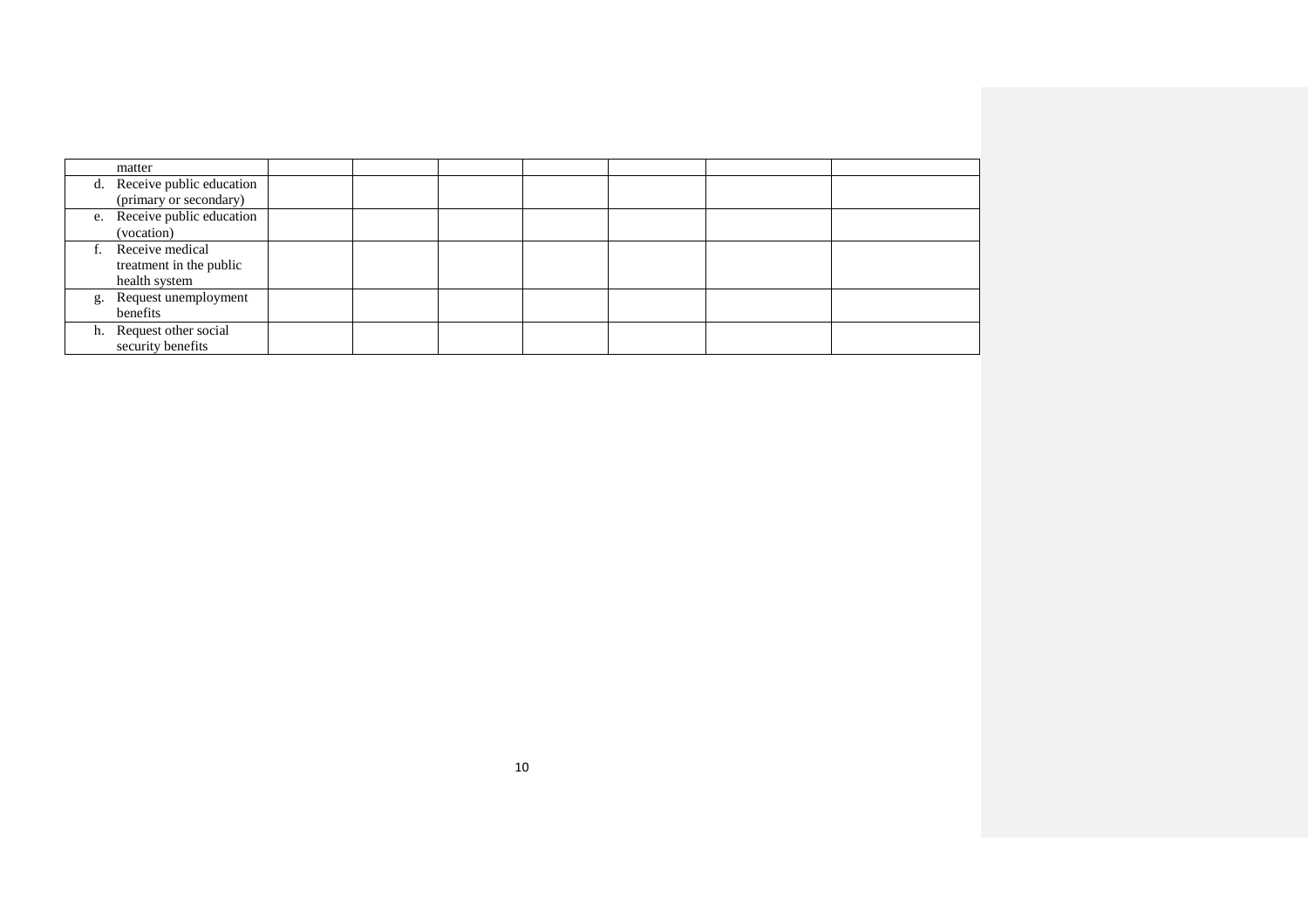8.12) How many of the following people do you think are involved in corruption, or haven't you heard enough about them to say? READ OUT LIST AND ANSWER OPTIONS. SINGLE CODE FOR EACH

|                  |                            | None | Some of | Most of | All of them | Don't       |
|------------------|----------------------------|------|---------|---------|-------------|-------------|
|                  |                            |      | them    | them    |             | know/       |
|                  |                            |      |         |         |             | Haven't     |
|                  |                            |      |         |         |             | heard       |
|                  |                            |      |         |         |             | enough to   |
|                  |                            |      |         |         |             | say [DO     |
|                  |                            |      |         |         |             | <b>NOT</b>  |
|                  |                            |      |         |         |             | <b>READ</b> |
| a.               | The                        |      |         |         |             |             |
|                  | [PRESIDENT]/[PR            |      |         |         |             |             |
|                  | <b>IME MINISTER]</b>       |      |         |         |             |             |
|                  | and Officials in his       |      |         |         |             |             |
|                  | Office                     |      |         |         |             |             |
| $h_{-}$          | Members of the             |      |         |         |             |             |
|                  | Parliament                 |      |         |         |             |             |
| $\mathbf{c}$ .   | Government                 |      |         |         |             |             |
|                  | officials                  |      |         |         |             |             |
| d.               | Local government           |      |         |         |             |             |
|                  | representatives            |      |         |         |             |             |
| e.               | Tax Officials, like        |      |         |         |             |             |
|                  | Ministry of Finance        |      |         |         |             |             |
|                  | officials or Local         |      |         |         |             |             |
|                  | Government tax             |      |         |         |             |             |
|                  | collectors                 |      |         |         |             |             |
| f.               | Police                     |      |         |         |             |             |
| g.               | Judges and                 |      |         |         |             |             |
|                  | Magistrates                |      |         |         |             |             |
| h.               | <b>Business executives</b> |      |         |         |             |             |
| $\overline{i}$ . | Religious leaders          |      |         |         |             |             |

8.13) Some people say that many incidents of corruption are never reported. Based on your experience, what do you think is the main reason that many people do not report incidents of corruption when they occur? INTERVIEWER: Do not read options, code from response. SINGLE CODE.

- 1. Most people do report incidents of corruption
- 2. Because they would implicate themselves as bribe-givers
- 3. Corruption is too difficult to prove
- 4. People don't have enough time to report it
- 5. People don't know where to report it
- 6. People don't know how to report it
- 7. Nothing will be done/It wouldn't make a difference
- 8. It's too expensive to report (e.g., due to travel or phone charges)
- 9. Corruption is normal/Everyone does it/everyone is involved
- 10. People are afraid of the consequences
- 11. The officials where they would report to are also corrupt/officials are involved in the corruption
- 12. It's government's money, not the people's, so it's not our problem
- Other -95; Don't know -97; Refusal -99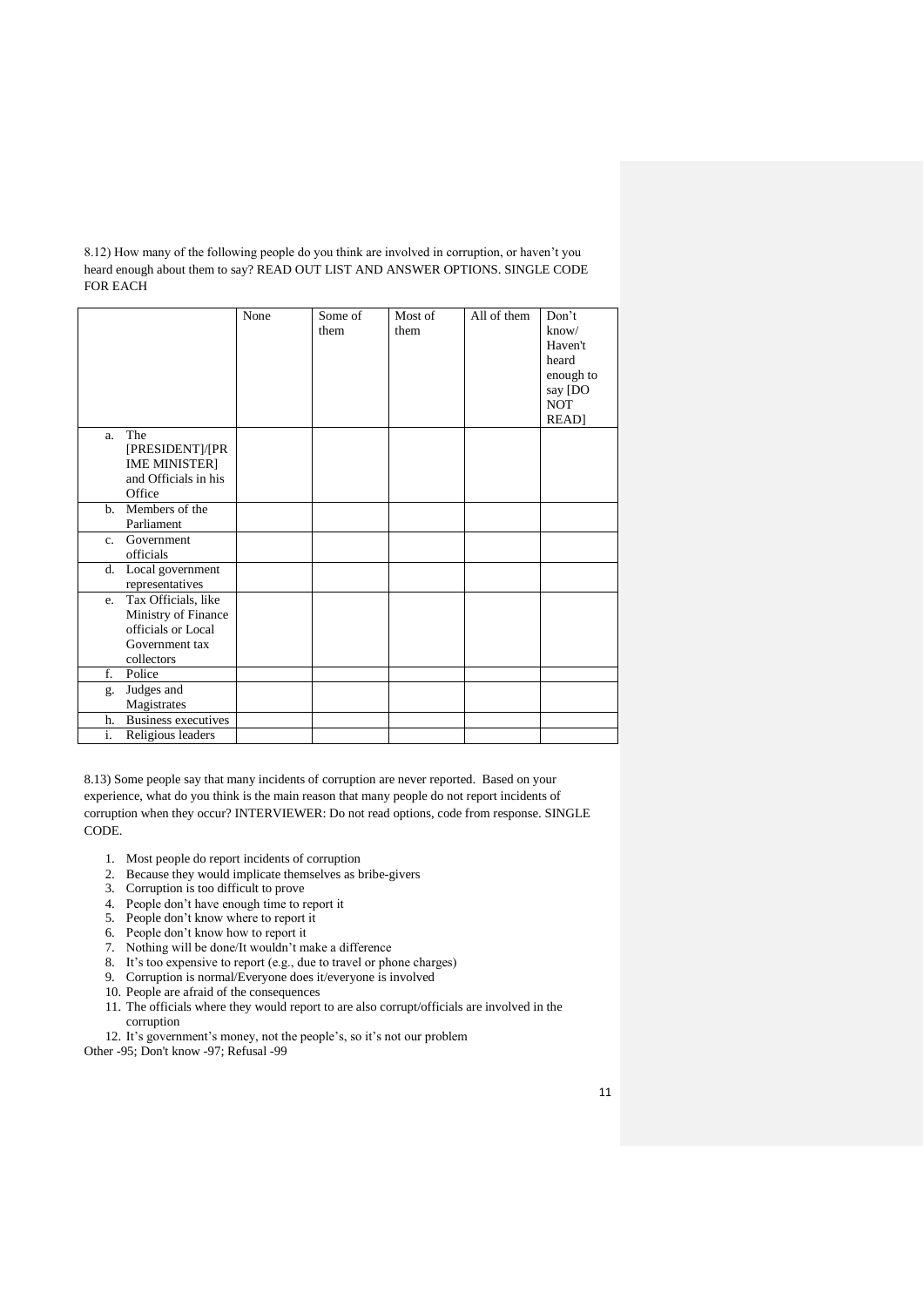8.14) What is the most effective thing that an ordinary person can do to help combat corruption in this country? INTERVIEWER: Do not read options, code from response. SINGLE CODE.

- 1. Nothing/Ordinary people cannot do anything
- 2. Refuse to pay bribes
- 3. Report corruption when you see or experience it
- 4. Vote for clean candidates or parties or for parties that promise to fight corruption
- 5. Speak out about the problem, for example, by calling a radio program or using social media
- 6. Talk to friends and relatives about the problem
- 7. Sign a petition asking for a stronger fight against corruption
- 8. Join or support an organization that is fighting corruption
- 9. Participate in protest marches or demonstrations against corruption
- 10. Boycott a business which has been found guilty of engaging in corruption

Other -95; Don't know -97; Not applicable -98; Refusal -99

|             |                                                                                                               | Strongl<br>y<br>disagre<br>ed | Disagre<br>e | Neither<br>disagre<br>e nor<br>agree<br>[DO]<br><b>NOT</b><br>READ] | Agree | Strongl<br>y agree | Don't<br>know<br>[DO]<br><b>NOT</b><br><b>READ</b> | Refusal<br>[DO]<br><b>NOT</b><br><b>READ</b> |
|-------------|---------------------------------------------------------------------------------------------------------------|-------------------------------|--------------|---------------------------------------------------------------------|-------|--------------------|----------------------------------------------------|----------------------------------------------|
| a.          | In our society it is<br>generally acceptable<br>for people to report a<br>case of corruption<br>they witness  |                               |              |                                                                     |       |                    |                                                    |                                              |
| b.          | If I would witness an<br>act of corruption, I<br>would feel personally<br>obliged to report it                |                               |              |                                                                     |       |                    |                                                    |                                              |
| $c_{\cdot}$ | I would report a case<br>of corruption even if I<br>would have to spend<br>a day in court to give<br>evidence |                               |              |                                                                     |       |                    |                                                    |                                              |
| d.          | Ordinary people can<br>make a difference in<br>the fight against<br>corruption                                |                               |              |                                                                     |       |                    |                                                    |                                              |

8.15) Please tell me whether you agree or disagree with the following statements? READ OUT A-D; SINGLE CODE FOR EACH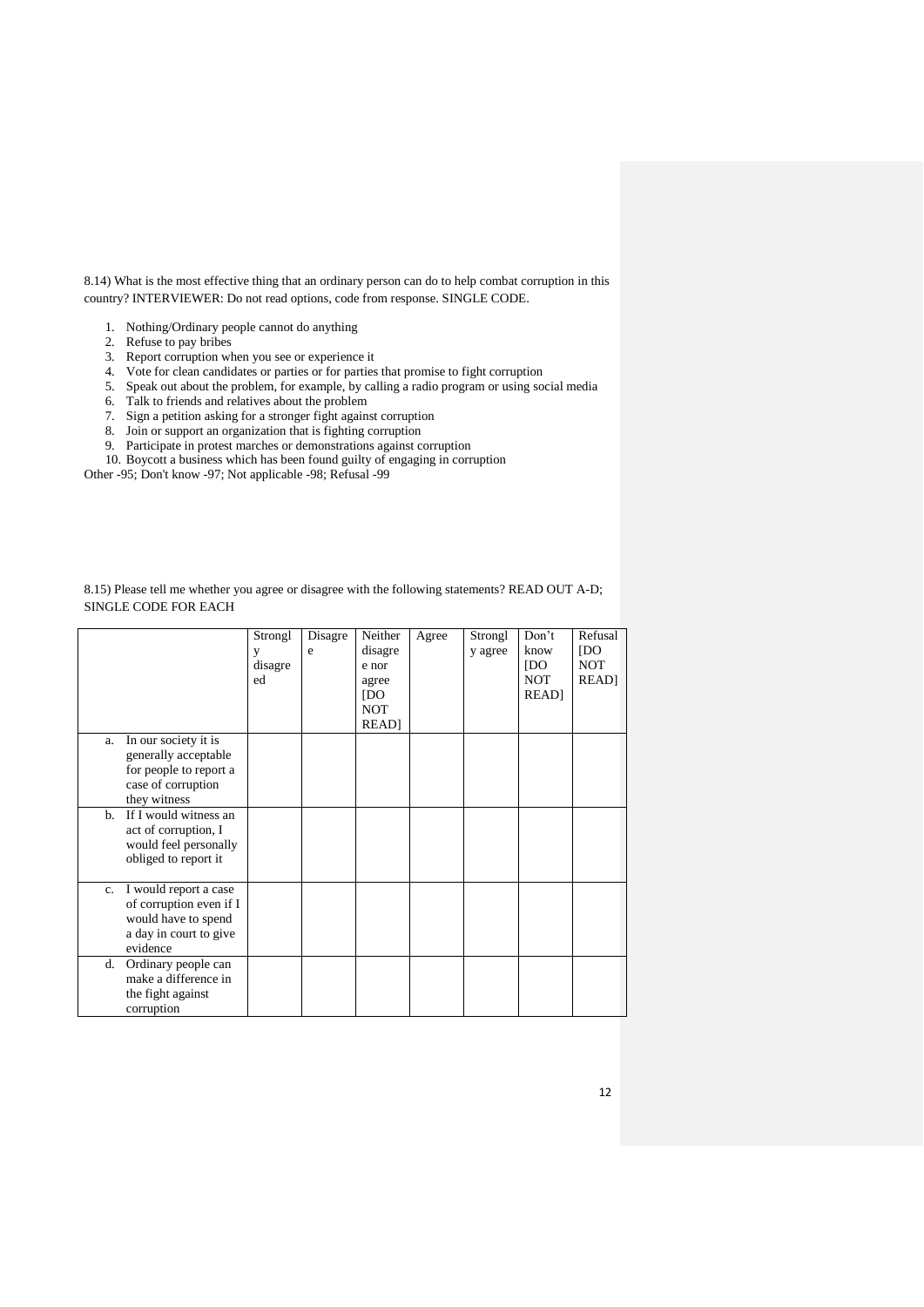8.16) How well or badly would you say the current government is handling fighting corruption in government or haven't you heard enough to say? SINGLE CODE.

- 1. Very badly
- 2. Fairly badly
- 3. Fairly well
- 4. Very well

Have not heard enough to say -94; Don't know -97; Refusal -99

Respondent demographics will also be supplied in the data file (including but not limited to age, gender, region, social grade/income, highest educational level, working status).